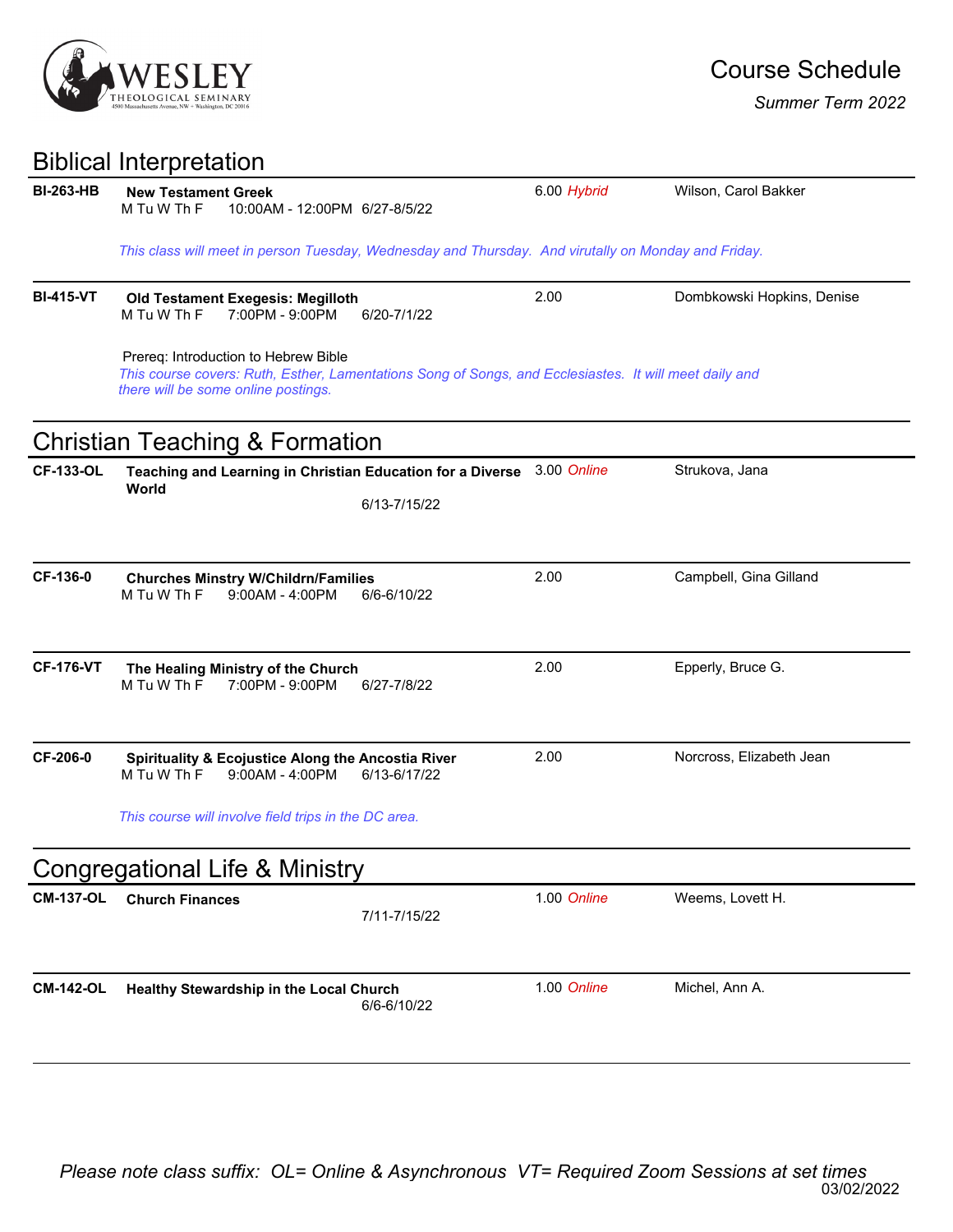

## Course Schedule

*Summer Term 2022*

| <b>CM-154-OL</b> | <b>Ministry in Rural Context</b>                                                                             | 7/5-8/5/22   | 2.00 Online            | Lemaster-Smith, Jonathan |
|------------------|--------------------------------------------------------------------------------------------------------------|--------------|------------------------|--------------------------|
| <b>CM-251-K</b>  | Polity of the United Methodist Church<br>Tu W Th F<br>$9:00AM - 4:00PM$                                      | 7/26-7/29/22 | 2.00                   | Chang, Paul              |
|                  | This course is taught in the Korean language.                                                                |              |                        |                          |
| <b>CM-251-VT</b> | Polity of the United Methodist Church<br>M Tu W Th F<br>$9:00AM - 4:00PM$                                    | 7/18-7/22/22 | 2.00                   | Parks, Lewis A.          |
| <b>CM-271-VT</b> | Evangelism in the Wesleyan/Methodist Tradition<br>Tu<br>6:30PM - 9:00PM                                      | 5/17-6/7/22  | 2.00                   | Miller, Heidi            |
|                  | <b>Ethics &amp; Public Theology</b>                                                                          |              |                        |                          |
| EP-498-0         | Nces: Advocacy and Action in the Public Square<br>M Tu W Th F<br>$9:00AM - 4:00PM$                           | 5/23-5/27/22 | 2.00                   | Parrish, Lorena          |
|                  | <b>Practice in Ministry &amp; Mission</b>                                                                    |              |                        |                          |
| MM-347-0         | <b>Summer PMM I</b>                                                                                          | 6/19-8/21/22 | 2.00<br>Pass/Fail Only | Works, Nick J.           |
|                  | Prereq: MM-101 and -102, completion of Ministry and Social Sciences req., and 30 credit hours of total study |              |                        |                          |
| MM-348-0         | <b>Summer PMM II</b>                                                                                         | 6/19-8/21/22 | 2.00<br>Pass/Fail Only | Works, Nick J.           |
|                  | Prereq: MM-347 or MM-311/MM-312                                                                              |              |                        |                          |
| MM-350-0         | <b>PMM: Intercultural Immersion</b>                                                                          | 5/23-7/1/22  | 2.00<br>Pass/Fail Only | Works, Nick J.           |
|                  | Prereq: Completion of 30 credit hours.                                                                       |              |                        |                          |
|                  | Pastoral Care & Counseling                                                                                   |              |                        |                          |
| PC-201-0         | Introduction to Chaplaincy: An Overview<br>M Tu W Th F<br>$9:00AM - 4:00PM$                                  | 7/11-7/15/22 | 2.00                   | Primer, Terry-Thomas     |

03/02/2022 *Please note class suffix: OL= Online & Asynchronous VT= Required Zoom Sessions at set times*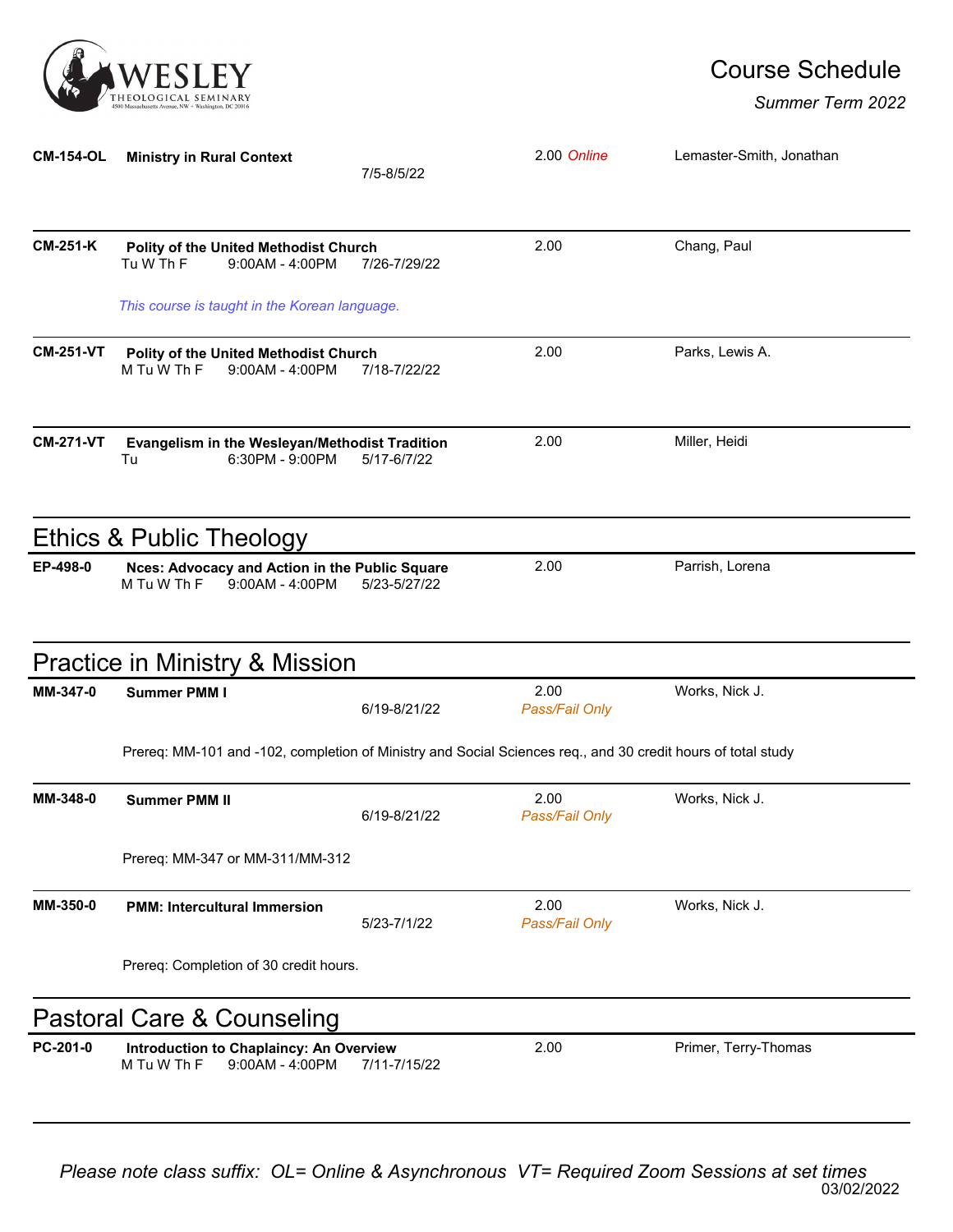

## Course Schedule

## *Summer Term 2022*

| <b>PC-226-VT</b> | <b>Spirituality of Pastoral Care and Counseling</b><br>10:00AM - 12:00PM 7/18-7/22/22<br>M Tu W Th F         | 2.00                   | Koppel, Michael S.     |  |  |
|------------------|--------------------------------------------------------------------------------------------------------------|------------------------|------------------------|--|--|
|                  | <b>Limited Enrollment: 20</b>                                                                                |                        |                        |  |  |
| PC-491-0         | <b>Clinical Pastoral Education 0.5 Unit</b><br>5/23-7/1/22                                                   | 3.00<br>Pass/Fail Only |                        |  |  |
|                  | Prereq: PC-101 or PC-111                                                                                     |                        |                        |  |  |
| PC-493-0         | <b>Clinical Pastoral Education 1.0 Unit</b><br>5/23-7/1/22                                                   | 6.00<br>Pass/Fail Only |                        |  |  |
|                  | Prereq: PC-101 or PC-111                                                                                     |                        |                        |  |  |
|                  | <b>Preaching and Worship</b>                                                                                 |                        |                        |  |  |
| PW-301-0         | <b>Pastoral Liturgics Practicum</b><br>M Tu W Th F<br>$9:00AM - 4:00PM$<br>6/20-6/24/22                      | 2.00                   | Campbell, Gina Gilland |  |  |
|                  | Prereq: Introduction to Corporate Worship<br><b>Limited Enrollment: 20</b>                                   |                        |                        |  |  |
| <b>PW-340-0</b>  | <b>Preaching Practicum: Preaching for Sunday Worship</b><br>M Tu W Th F<br>$9:00AM - 4:00PM$<br>7/18-7/22/22 | 2.00                   | Cope, Jan Naylor       |  |  |
|                  | Prereq: Foundations of Preaching<br><b>Limited Enrollment: 12</b>                                            |                        |                        |  |  |
|                  | <b>Religion and the Arts</b>                                                                                 |                        |                        |  |  |
| <b>RA-175-0</b>  | <b>Biblical Storytelling</b><br>M Tu W Th F<br>$9:00AM - 4:00PM$<br>6/6-6/10/22                              | 2.00                   | Radosevic, Tracy A.    |  |  |
| RA-191-VT        | T.S. Eliot & the Search for God<br>M Tu W Th F<br>7:00PM - 9:00PM<br>6/17-6/27/22                            | 2.00                   | Davis, Deryl A.        |  |  |
|                  | <b>Systematic Theology</b>                                                                                   |                        |                        |  |  |
| <b>ST-180-OL</b> | <b>Philosophy for Theology</b><br>6/5-6/24/22                                                                | 2.00 Online            | Dreisbach, Christopher |  |  |
| <b>ST-247-VT</b> | Howard Thurman, Mystic, Prophetic, Theol Theologian<br>M W F<br>6:00PM - 9:00PM<br>6/13-6/24/22              | 2.00                   | Hunt, C. Anthony       |  |  |
|                  | This class will have required Zoom sessions and online work.                                                 |                        |                        |  |  |

03/02/2022 *Please note class suffix: OL= Online & Asynchronous VT= Required Zoom Sessions at set times*